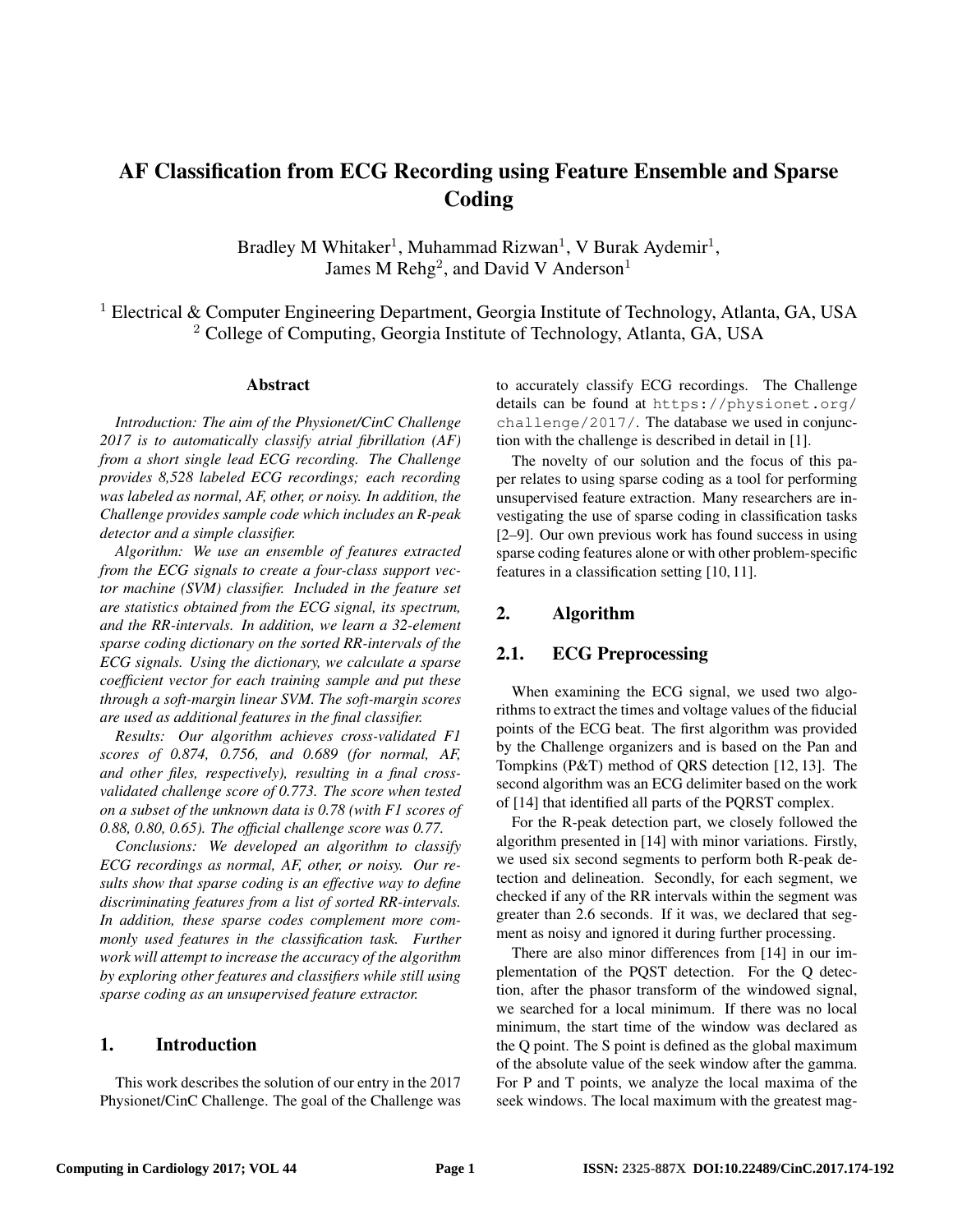nitude before the R-peak is chosen as the P point. The local maximum with the greatest magnitude after the R-peak is chosen as the T point.

#### 2.2. Feature Ensemble

After processing the ECG signal with both R-peak detection algorithms as well as the in-house PQRST algorithm, we calculated several statistics and other measures to use as features in the classifier. These features are described in Table 1.

#### 2.3. Sparse Coding

We used the RR-interval vectors obtained using our in-house R-peak detector in our sparse coding dictionary learning algorithm. In order for the linear dictionary to extract meaningful features, we first sorted the RR-intervals and interpolated the sorted list to have a length of 50. The purpose of this was to allow the 'short' and 'long' RRintervals from each signal to line up correctly. After sorting and interpolating the RR-intervals, we applied sparse coding as an unsupervised feature extractor.

Sparse coding is a matrix factorization problem that tries

to decompose a data matrix  $(Y)$  into the product of a dictionary matrix  $(D)$  and a sparse coefficient matrix  $(X)$ :

$$
Y = DX.
$$
 (1)

Fig. 1 gives a visual representation of Eq. 1. Each column of Y represents a data sample, which in our case is the sorted interpolated list of RR-intervals. Each column of the dictionary matrix, D, can be thought of as a commonlyoccurring feature learned from the training data. Because we sorted the RR-intervals prior to learning the dictionary, the first entry of each dictionary elements corresponds to the shortest RR-interval extracted from the ECG signal. Each column of  $X$  is a sparse vector that indicates which dictionary elements (features) are used to reconstruct the corresponding data vector.

Mathematically, performing this matrix decomposition corresponds to solving the following  $\ell_0$ -regularized lease squares problem [19, 20]:

$$
\min_{\mathbf{D}\in\mathcal{C},\{\S_{m}\}} \ \frac{1}{M}\sum_{m=1}^{M}\frac{1}{2}\left\|\mathbf{y}_{m}-\mathbf{D}\mathbf{x}_{m}\right\|_{2}^{2}+\lambda\left\|\mathbf{x}_{m}\right\|_{0}.\tag{2}
$$

In this equation, each  $y_m$  corresponds to a column of Y

| Feature                              | Description                                                                                              |
|--------------------------------------|----------------------------------------------------------------------------------------------------------|
|                                      |                                                                                                          |
| 6 R-Peak Statistics                  | Mean, standard deviation, and median of R-peak values calculated                                         |
|                                      | from both R-peak algorithms                                                                              |
| 10 RR-Interval Statistics            | Mean, standard deviation, mean, min, and max of RR-intervals cal-<br>culated from both R-peak algorithms |
| 8 Irregularity Features              | AFEvidence, PACEvidence, IrregularityEvidence, and Origin-                                               |
|                                      | Count, as defined in [15], calculated from both R-peak algorithms                                        |
| <b>6 Entropy Features</b>            | Approximate Entropy [16], Sample Entropy [17], and Coefficient                                           |
|                                      | of Sample Entropy [18] calculated from both R-peak algorithms                                            |
| 2 Algorithm Agreement Statistics     | Mean and standard deviation of the difference between the statistics                                     |
|                                      | mentioned above calculated from the two R-peak algorithms (15                                            |
|                                      | each)                                                                                                    |
| 5 ECG Statistics                     | Mean, standard deviation, skew, kurtosis, and median of ECG signal                                       |
| 1 Heart Rate                         | Number of R-peaks (using P&T method) divided by duration of<br>sample                                    |
| 1 RR-Interval Interdecile Range      | Interdecile (10%-90%) range of the in-house RR-intervals (after re-                                      |
|                                      | moving intervals larger than 2.6s)                                                                       |
| 9 PQRST RMS Statistics               | Mean, standard deviation, and median of RMS values of P, R, and                                          |
|                                      | T waves                                                                                                  |
| 9 PQRST Interval Statistics          | Mean, standard deviation, and median of PR, RT, and QS intervals                                         |
| 15 PQRST Amplitude Statistics        | Mean, standard deviation, and median of P, R, T, S, and RS normal-                                       |
|                                      | ized amplitudes                                                                                          |
| 1 Polarity Feature                   | Percent of the positive polarity R-peaks                                                                 |
| 1 Noise Feature                      | Number of noisy six-second segments                                                                      |
| 4 Sparse Code Soft-Margin SVM Scores | Explained in Section 2.3                                                                                 |

Table 1. Features used in SVM Classifier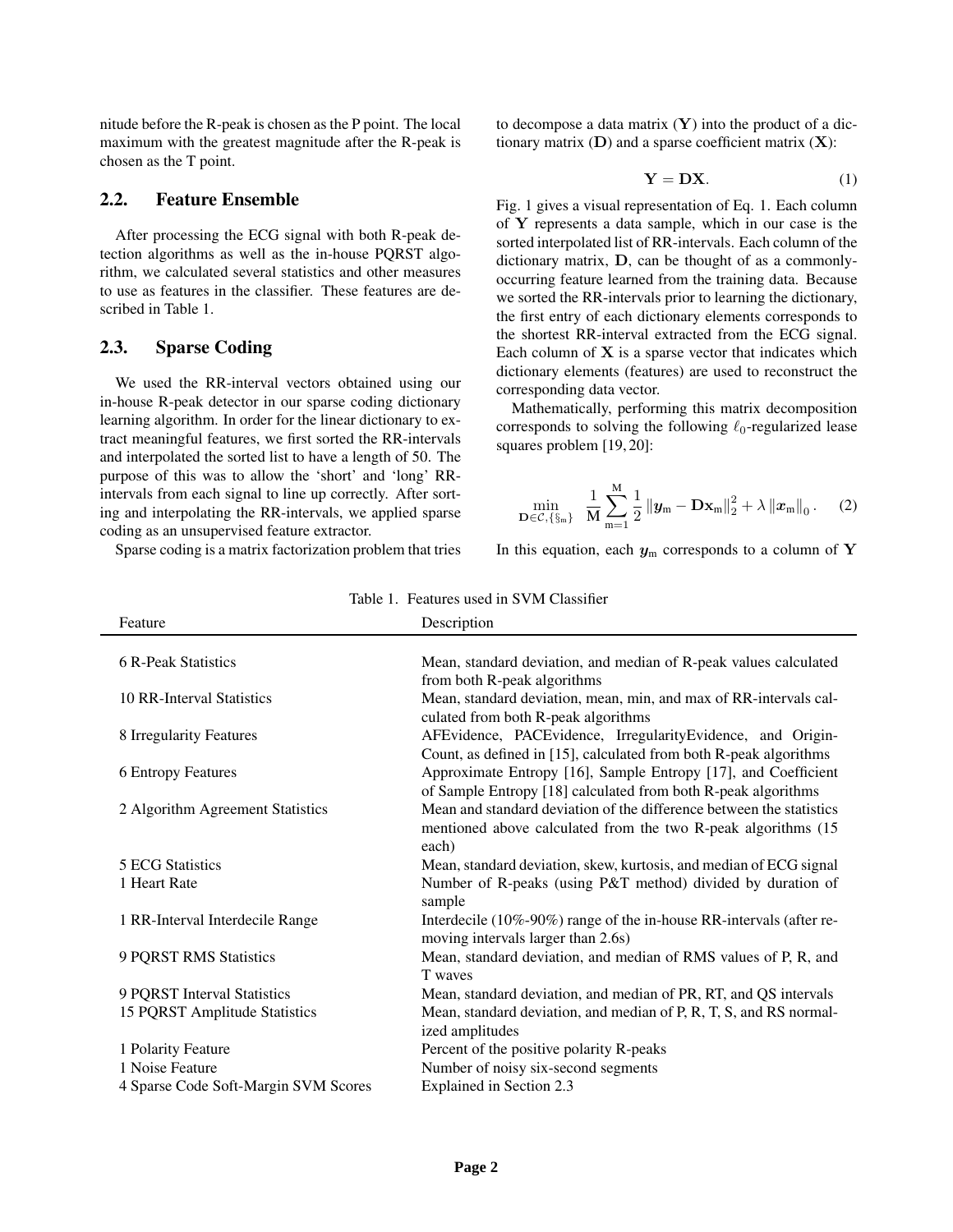

Figure 1. Visual representation of sparse coding. The feature matrix (left) is factored into the product of a dictionary matrix (center) and a sparse coefficient matrix (right).

and each  $x_m$  corresponds to a column of **X**. The dictionary matrix and the sparse coefficient vectors are jointly optimized. The dictionary is constrained to  $C$ , the set of matrices whose columns have  $\ell_2$ -norm less than one, to prevent it from growing arbitrarily large. The  $\lambda$  term is a tradeoff parameter between sparsity and fidelity.

The minimization program presented in Eq. 2 is NPhard [21], but there are common methods to approximate it and come up with workable solutions. In our work we employ convex relaxation by replacing the  $\ell_0$ -"norm" with its closest convex norm, the  $\ell_1$ -norm. We then alternate solving for  $D$  and  $X$  while keeping the other fixed. This method, known as the Alternating Minimization Algorithm, is outlined in Alg. 1 [22, 23].

|  | <b>Algorithm 1</b> Alternating Minimization. |  |  |  |
|--|----------------------------------------------|--|--|--|
|  |                                              |  |  |  |

**Require:** Signals  $\{y_m \in \mathbb{R}^N\}_{m=1,\ldots,M}$ , initial dictionary  $D_0 \in \mathcal{C}$ , regularization term  $\lambda$ , number of iterations K 1: Initialize  $D \leftarrow D_0$ 2: for  $k = 1, ..., K$  do 3: **for** several  $m \in \{1, ..., M\}$  (*in parallel*) **do** 4: Calculate coefficient vectors: 5:  $x_m = \argmin_{\bm{x}}$ 1  $\frac{1}{2}\left\|\boldsymbol{y}_{\text{m}}-\mathbf{D}\mathbf{x}\right\|_{2}^{2}+\lambda\left\|\boldsymbol{x}\right\|_{1}$ 6: end for 7: Update dictionary: 8:  $\mathbf{D} = \underset{\mathbf{D} \in \mathcal{C}}{\arg \min}$ 1 M  $\sum^{\mathrm{M}}$  $m=1$ 1  $\frac{1}{2}\left\Vert \mathbf{y}_{\mathrm{m}}-\mathbf{D}\mathbf{x}_{\mathrm{m}}\right\Vert _{2}^{2}$ 9: end for 10: return D

In our implementation of Alg. 1, we update the dictionary using gradient descent, following the method reported in [8]. Line 5 of Alg. 1 is a well-studied problem known as 'basis pursuit denoising' [24]. We solve it using the software package  $11 \text{--}1s$ , developed by Koh, et. al. [25].

The intuition behind using sparse coding as a feature extraction tool is that each column of the learned coefficient matrix defines how much of each dictionary element (feature) is needed to reconstruct the respective column of the data matrix. Ideally, the trained dictionary will have some elements that correspond to normal heart features and other elements that correspond to abnormal heart features. For example, the sorted list of RR-intervals taken from a healthy heart is fairly flat, while the sorted list corresponding to AF would have a non-negligible slope.

After learning a dictionary on the data matrix, we calculated the sparse feature vector corresponding to each ECG file. We trained a cross-validated, linear, four-class, softmargin SVM on the sparse vectors. The four scores from the soft-margin SVM are a measure of how likely the ECG belongs to each of the four classes. We used these four scores as features in our final classifier.

# 2.4. Classification

After extracting the 78 features from each ECG file, we used LIBSVM to train a 10-fold cross-validated RBFkernel SVM that classified between normal, AF, other, and noisy files [26]. We used the modified cuckoo search algorithm to select the SVM learning parameters [27]. We searched for parameters that maximized the score while minimizing the range of the F1 scores corresponding to normal, AF, and other files.

## 3. Results

The ten-fold cross-validated score for the final SVM, which included the ECG-based features as well as the sparse coding scores, was 0.773. The F1 scores for normal, AF, other, and noisy files were 0.874, 0.756, 0.689, and 0.454, respectively. When tested on a subset of the unknown challenge data, the algorithm achieved a score of 0.78. The F1 scores for normal, AF, and other files were 0.88, 0.80, and 0.65, respectively. The F1 score for noisy files was not provided. The final official challenge score was 0.77.

## 4. Conclusion

The work in this paper shows that sparse coding can be used to augment a feature set in a classification setting. We combined an ensemble of ECG-based features with sparse coding soft-margin scores to produce our final classifier. Future work could explore incorporating sparse coding and our feature ensemble into different challenge solutions for more accurate AF detection from ECG readings.